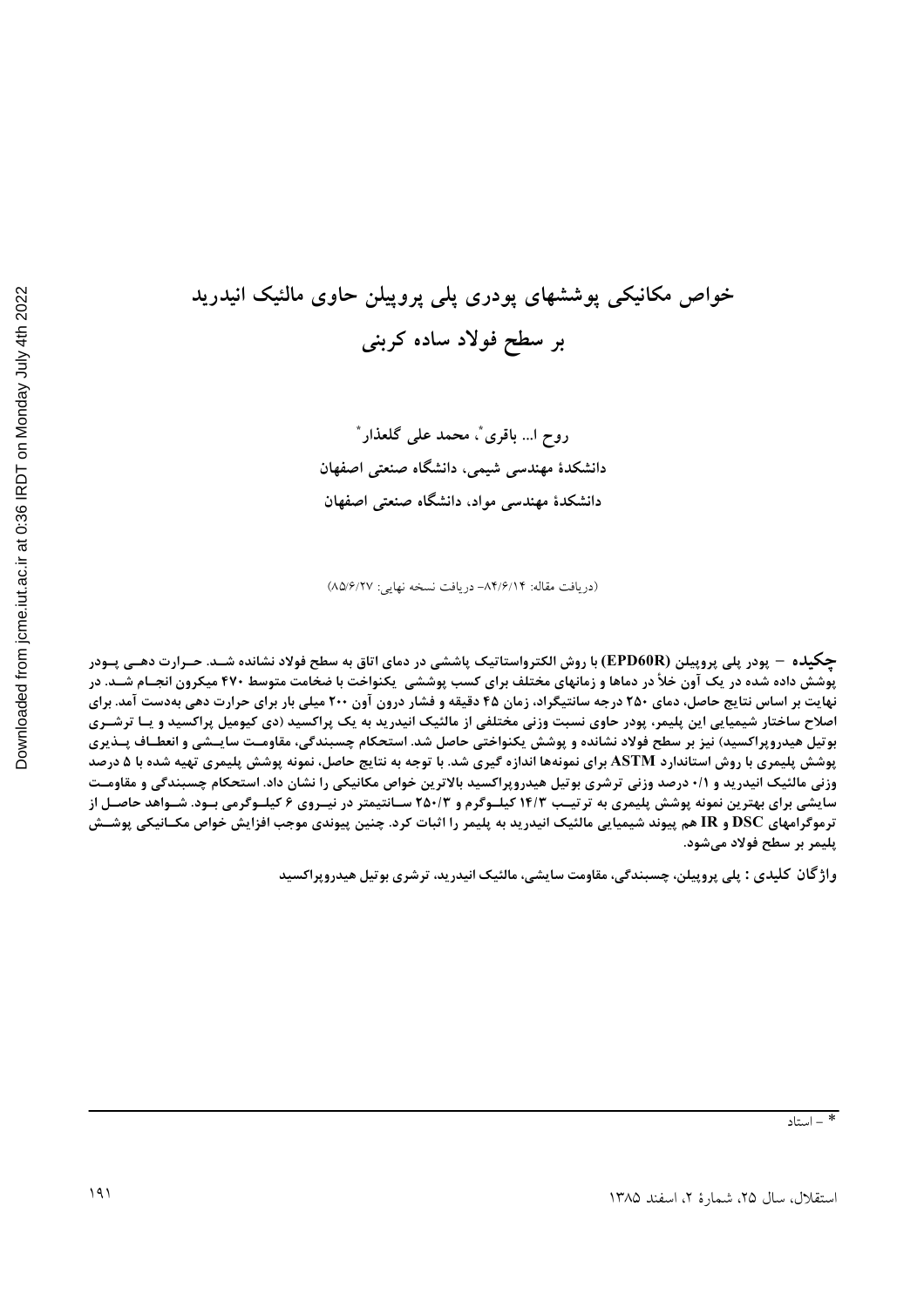### **Mechanical Properties of Polypropylene Coating Containing Maleic Anhydride on Plain Carbon Steel**

**R. Bagheri and M.A. Golozar** 

Department of Chemical Engineering, Isfahan University of Technology Department of Materials Engineering, Isfahan University of Technology

**Abstract:** *Using Electrostatic Spray Coating Technique, Polypropylene Powder (EPD 60R) was applied on carbon steel substrates at room temperature. In order to obtain a uniform coating, steel substrates with powder coatings were heated in a vacuum oven at various temperatures up to 250*°° *C for various periods of time up to 45 min and a pressure of 200 mb. The coatings produced had thicknesses of around 470 microns. In order to modify the chemical structure of this polymer, the powder coatings containing various weight percentages of maleic (anhydride (MA) and a peroxide (TBHP or DCP) were also applied onto the steel substrates under the above conditions. Adhesion strength, wear resistance, and ductility of polymer coatings produced were assessed using ASTM standard methods. Results obtained revealed that the polymer coating containing 5 wt%. MA and 0.1 wt% TBHP had the best mechanical properties. Adhesive strength and wear resistance of this coating were 14.3 kgf and 250.3 cm, at 6 kgf, respectively, under the applied load of 6kg. Results obtained from DSC thermographs and IR Spectroscopy also proved the chemical bond formation (grafting) between the polymer and MA. The mechanical properties of coatings on steel substrate stem from such graftings.* 

**Keywords:** *Polypropylene, Adhesion, Wear resistance, Maleic Anhydride, Tertiary Butyle Hydroperoxide.* 

کافی به سطح فلز و در نتیجه دوام نداشــتن پوشــش در شــرایط سـرويس دهـي اسـت [٢]. أمــاده ســازي مناسـب ســطح فلــز (مکانیکی و یا شیمیایی) میتواند چسبندگی پوشش بـه سـطح فلز را به طور قابــل تــوجهي افــزايش دهـــد [۳]. يكــي ديگــر از راههای مؤثر افزایش چسبندگی این پوشش پلیمـری بـر سـطح فلز، اصلاح ساختار شیمیایی پلیمر از طریق تــشکیل گروههـای شیمیایی قطبـی در آن ســاختار اسـت [۴]. بــا عامــل دار کــردن پوششهای پلی پروپیلن توسط ترکیبات غیر اشـباع الــی حــاوی عوامل شیمیایی (کربوکسیلیک اسـیدها، انیدریــدها) در حــضور اغازگرهای رادیکـالی چــسبندگی انهــا بــه ســطح فلــز افــزايش مییابد. عاملدار شدن پلیمر مذاب همان پیوند یک ترکیب الــی غیر اشباع (مثل مالئیک انیدرید) در حضور یک پراکسید الی، بــا زمان نیمه عمر کافی در دمای مذاب، است. تحقیقات زیــادی از پیوند مالئیک انیدرید به پلی پروپیلن مذاب در یک مخلوط کـن داخلی و یا یک اکسترودر (تک پیچ و یا دو پیچ) گــزارش شــده است [۵–۱۰].

يک پليمر مذاب ضمن تشکيل پوشش وقتي بـه سـطح فلـز میرسد بایستی گرانروی پایین و زاویه تماس سطح نزدیـک بــه صفر داشته باشد و به سرعت جایگزین هــوای حــبس شــده در **1 - مقدمه** 

نیاز روز افزون به محافظت فلزات در محیطهای خورنــده و پژوهشهای وسـیع در ایــن زمینــه باعــث پیــشرفتهای زیــادی در فناوری پوششهای مقاوم پلیمری بر سطوح فلــزات شــده اســت. متاسفانه عموما تنها رنگ را به عنوان یک ماده پوشش بر سطوح فلزی میشناسند، در صورت<sub>ی</sub> که تمام مواد پلاستیکی در صــنایع مختلف به عنوان پوشش به کار میروند [۱]. برای مثال، سطوح فلزی که در تماس با مایعات شیمیایی خورنده هستند و سرعت خوردگی بیش از mpy° ۱۱'۰۱° اینچ در سال) را دارنــد توســط پوششهای محافظ پلیمری که مانع نفوذ رطوبت، اکسیژن و مــواد شـيميايي بــه ســطح فلــز هــستند، مــيتــوان از خــوردگي انهــا جلوگیری کرد. از بین مواد پلیمری مناسب بــرای پوشــش۱دهــی چنین سطوحی، رزینهای اپکسی، سیلیکونی و پلیمرهای فلوئوره را میتوان نام برد. پلی پروپیلن حــاوی درصــدی از واحــدهای اتیلن با توجه به ویژگیهای لازم و ارزان بودن هم میتواند گزینه خوبی باشد. زیرا، حضور پوشش یکنواخـت و بــدون نقــص از این ماده پلیمـری بـر سـطح فلـز یـک عامـل محـافظ در برابـر خوردگی حاصل از مـواد شـیمیایی و رطوبـت ایجـاد مـیکنـد. عمدهترین ضعف در استفاده از چنین پوششی عــدم چــسبندگی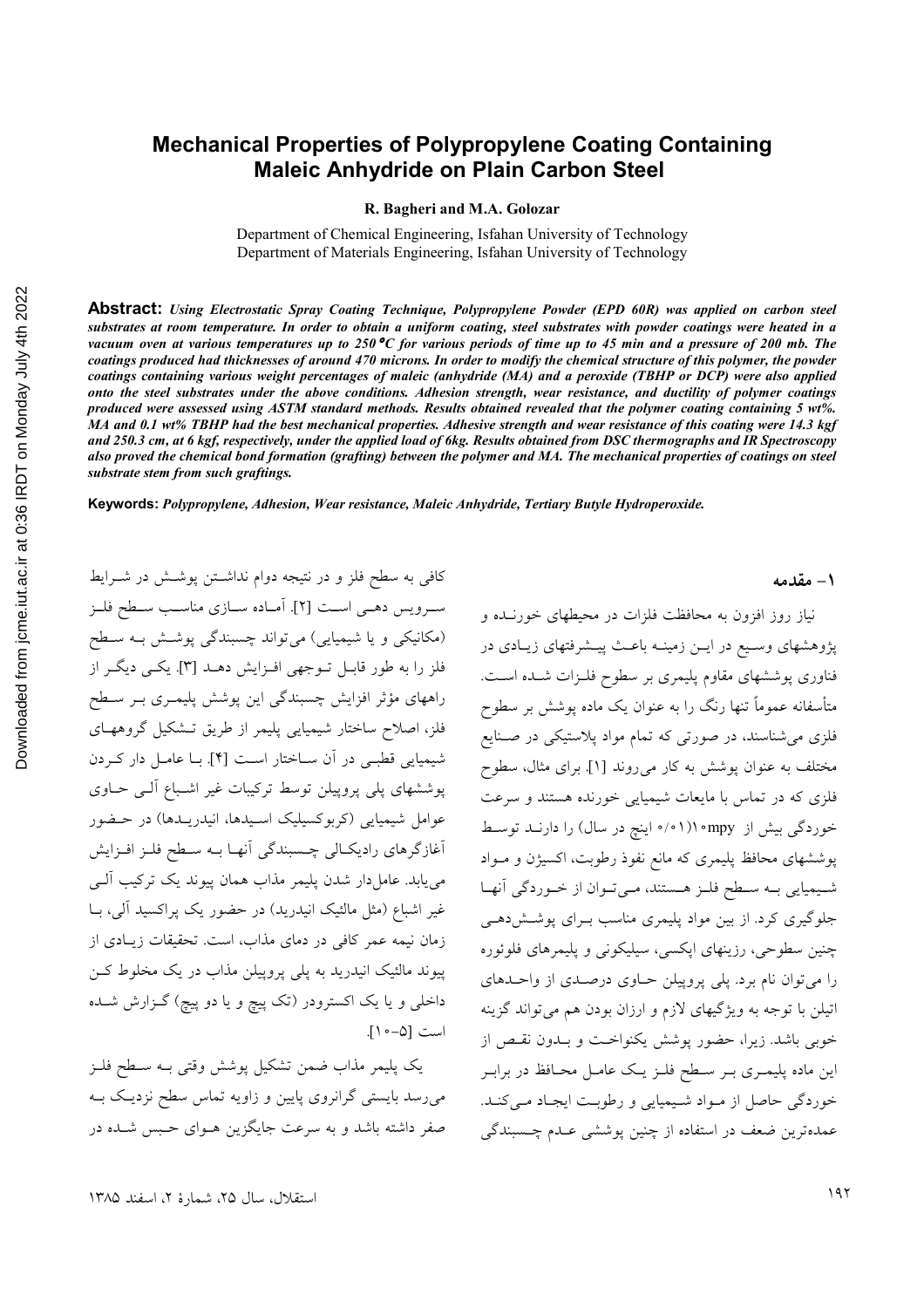سطح شــود. بــراي رســيدن بــه چــسبندگي خــوب بايــد مقــدار ترشوندگی سطح فلز توسط پلیمر مـذاب را بـالا بــرد تــا اینکــه انرژی ازاد سطح به مقدار مطلوب برسد. بنابراین پس از انتخاب پوشش پلیمری موردنظر، اماده سازی صحیح سطح (مکانیکی و یا شیمیایی) و اعمال زیر لایه به سطح فلـز (در صـورت لـزوم) است که چسبندگی مطلوب را موجب می شود.

انرژی ازاد سطح فلز تمیز بالاست (حدود ۵۰۰ مگا ژول بــر متر مربع) و به راحتی توسط مذاب پلیمرها کـه معمــولا انــرژی ازاد سطح کمتر از ۵۰ مگا ژول بر متر مربع دارنــد پوشــش داده میشود [۲]. چنانچه سـطح فلــز ناخالــصیهایی ماننــد روغنهــا و چربیها داشته باشد، انــرژی ازاد ســطح فلــز کــاهش یافتــه و در نتيجه پوشش دهي سطح فلز مشكلتر مـيشـود. لـذا شستـشوي سـطوح فلــز قبــل از پوشـــش دهــي توســط حلالهــا ضـــروري است [۱۱]. از طرف دیگر، افزایش زبری سطح فلز زمینه میـزان ترشوندگی سطح را افزایش میدهد. ایــن عامــل نیــز مــیتوانــد قدرت اتصال پوشش به سطح را افزایش دهد [ ۲ و ۱۲].

پوشش دهی پلیمرها بر سطوح فلزی بــه روشــهای مختلفــی انجام میشود. انتخاب روش پوشش دهــی بــه عــواملی از قبیــل .<br>نوع و شكل فيزيكـي پليمـر، شكل هندسـي و انــدازه زمينــه، ملاحظات زیست محیطی و هزینه پوشــش دهــی بــستگی دارد. روش الکترواستاتیک پاششی پودری یکی از رایجترین روشهای اعمــال پوشـــش مــواد پليمـــرى اســت. پودرهـــا بـــا نيـــروى الکترواستاتیک بر روی سطح نگه داشته شده و بـا افــزایش بــار ذرات اتصال انها به سطح افزایش مییابد. بعد از اعمال پودر بر سطح، عملیات حــرارت دهــی تــا ذوب شــدن ذرات و تــشکیل پوششی پیوسته بر روی سـطح فلـز انجـام مـیشـود [۱ و ۱۲]. اشش پودر از یک تا چنــد ثانیــه قــسمتهای مختلــف نمونــه از B جمله نقاط تیز ان را فرا میگیــرد. بــا چنــین روشــی قــسمتهای بیرونی و درونی مخازن، تانکها و لوله های بــزرگ را مــیتــوان پوشش داد. از معایـب عمـده ایــن روش محـدودیت ضـخامت پوشش است. در این روش حداکثر ضـخامت پوشــش ۳۰۰ تــا **۶۰۰ میکرون را می**توان بر روی سطح ایجاد کرد. نتایج حاصــل

از کارهای تحقیقاتی نشان م<sub>ی</sub>دهد که اعمال این نوع پوشــشهای پلیمری در کاهش خوردگی فولاد و در محیطهای مختلف بسیار مؤثر است[١٠-١٣].

در این تحقیق، با توجه به کارهای پژوهشی قبلـی [۱۲ و۱۳]، ا استفاده از روش الکترواستاتیک پاششی، پوشش پــودری پلیمــر ! بر روی سطح فولاد اعمال شد [۱۲ و ۱۴]. با تغییر نسبت درصـد وزنی مالئیک انیدرید به هــر یــک از دو پراکــسید الــی و انتخــاب بهترین دما و زمان حرارت دهی نمونههای پوشش داده شده تهیــه شدند. چسبندگی و مقاومت سایشی این نمونهها اندازهگیری شد. تشکیل پیوند شیمیایی مالئیک انیدرید بــه پلیمــر ضــمن عملیــات حرارتــــی توســــط كــــالريمتری تفاضـــــلی روبـــــشی (DSC) <sup>۱</sup> و اسپکتروسکپی مادون قرمز (IR) <sup>۲</sup> بررسـی شــد.همچنــین ســطوح پوشش داده شده و فصل مشترک پوشش/فلز توسط میکروسکپ الکترونی روبشی(SEM) <sup>۳</sup> مطالعه شد. با توجه به نتـایج بــهدســت امده پوشش با بهترین خــواص مکــانیکی (چــسبندگی، مقاومــت سایشی و انعطافپذیری) مشخص شد.

## **B?@ CD A<- ?! @ 8>**

پلی پروپیلن تولیدی پتروشیمی اراک با کد PP) EPD 60R حاوی ۵ تا ۱۰درصد وزنی واحـدهای اتیلنــی بــا d = ۰/۹ و MFI (۲۳۰°C, ۲/۱۶kg) = ۰/۳۵g /۱۰min و انــدازه متوســط ذرات °°۴ میکرون استفاده شد. مالئیک انیدرید (MA) با نقطـه ذوب ٢/٥°د. ترشری بوتیل هیدروپراکسید (TBHP) ٔ با نقطه ! جوش A°C و دی کیومیل پــر اکــسید (DCP) ° بــا نقطــه ذوب ۴۰°C خریداری شده از شرکت مرک ألمان استفاده شد. مالئیک انیدرید از ۳ تا ۶ و پر اکسیدها از ۵ ۰/۰ تــا ۰/۲ درصــد وزنــی (wt%) بر پایه pp به پودر پوشش اضافه شــد[۴–۹ و ۱۵]. یــک نــسبت درصــد مشخــصـي از MA/TBHB و يـــا MA/DCP (در گستره درصد وزنی انتخابی آنها) در حداقل ممکن استن خالص ( cc °C) حل شده و به ظرفی از پودر پلیمـر خـیس شــده بــا استن اضافه شد. مخلوط توسط یک همزن مکانیکی به ارامـی و به مدت ۶۰ دقیقه بههمزده شد. پودر مخلوط شده به یک سینی

استقلال، سال ۲۵، شمارهٔ ۲، اسفند ۱۳۸۵  $\,$  ۱۳۸۵  $\,$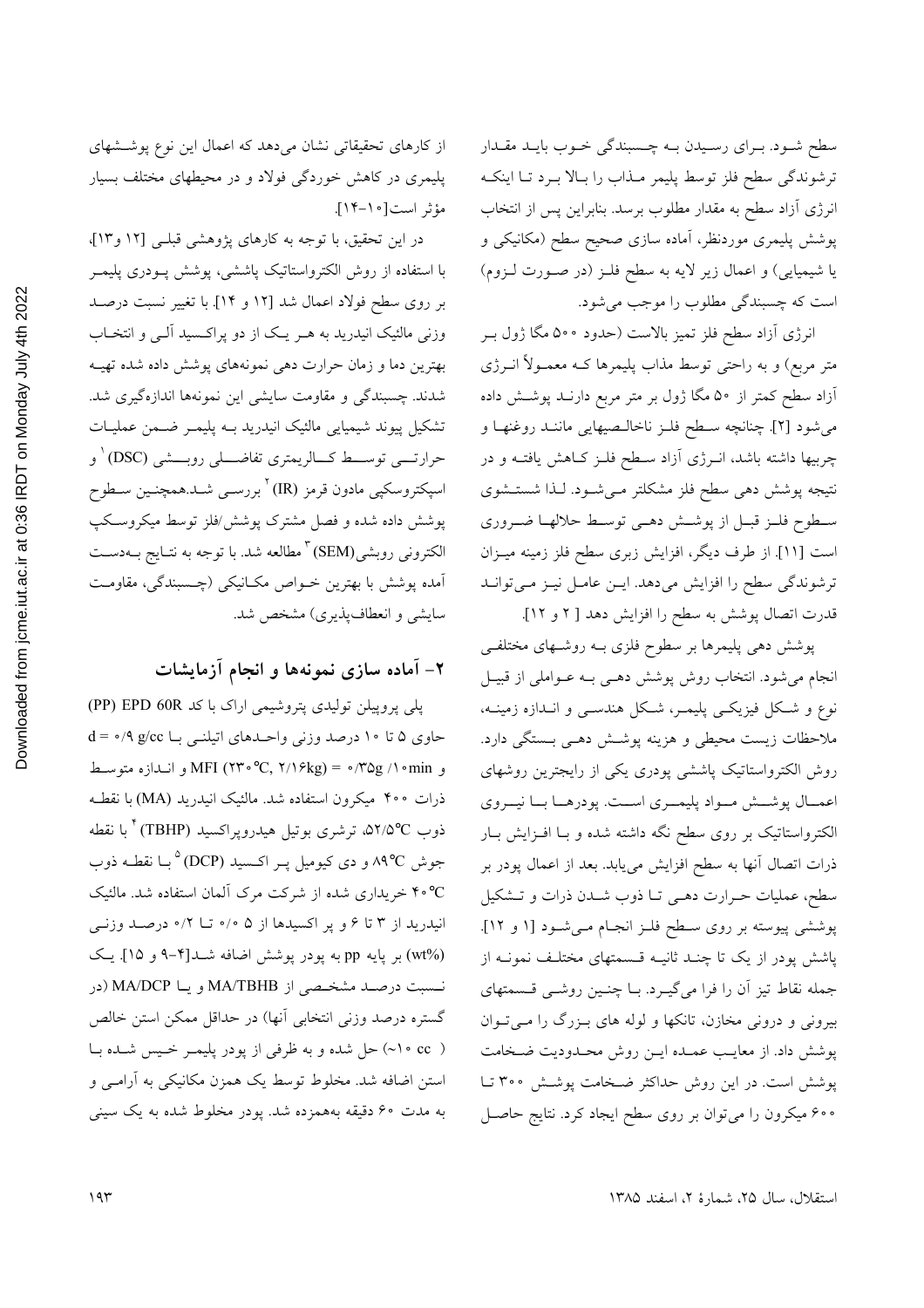منتقل و در آن پراکنده شد، سپس به مدت یـک هفتـه در دمـای اتاق (۳۰°c)کاملاً خشک شد. در این تحقیـق تعــداد ۱۹ پــودر PP+MA+TBHP و ۵ پودر PP+MA+DCP و یک پودر پلیمـر خالص به عنوان نمونه شاهد بر سطح فولاد پوشش داده شدند.

نمونههاي فولادي بـا ابعـاد معـين توسـط يـك گيـوتين بـا ظرفیت ۱۰ تن از ورق فولاد ساده کربنی (st ۳۷) بـه ضـخامت mm ۲ برش داده شدند. برای آزمون اندازه گیری چسبندگی بـه روش خراش، مقاومت سایشی و انعطاف پذیری نمونهها با ابعاد mm ×۲۵mm ه۱۵۰ دارای یک سوراخ در انتهای طولی تهیه شدند. سطح قطعات فولادي با سنباده شماره ۱۰۰ سـاييده شـد، سپس آماده سازی شیمیایی سطح بهصورت زیر برای هر نمونـه انجام شد [۱۱ و ۱۵].

الف - شستـشوي قليـايي: نمونـههـاي فـولادي در محلـول سود ۵wt% در دمای C°۰C به مـدت ۵ دقیقـه شستـشو داده شدند. تمام آلودگیهای سطحی که عمدتاً چربیها هـستند از روی سطح قطعات برداشته شد.

ب - شستشو در آب مقطـر: پـس از چربـی زدایـی در محلـول قلیایی، برای آماده کردن نمونهها بـه منظـور اچ اسـیدی در آب مقطر شسته شدند تا اثرات محلول قليايي از روى سطح برطرف شو د.

ج - اچ اسیدی: در این مرحله تمام نمونهها در محلول اسید سولفوریک %wt به مدت یک دقیقه در دمای°°۴ غوطهور شدند. بـدین ترتیـب هـر گونـه زنـگ یـا اکـسیدهای سـطحی باقیمانده برطرف شـده و سـطوح بـرای چـسبندگی بیـشتر زبـر شدند.

د – شستشو با آب مقطر: برای برطرف کـردن اکـسیدهای حـل شده و باقیمانده اسید و یا هر گونه آلـودگی سـطحی باقیمانــده، نمونهها مجدد به مدت یـک دقیقـه بــا اَب مقطـر شستــشو داده شدند.

ه – در پایان عملیات آماده سازی، نمونهها با حـرارت دهـبی در یک اَون کاملاً خشک شده تا هیچگونه رطوبتی بـر سـطح اَنهـا باقى نماند.

لازم به ذکر است که پـس از آمـاده سـازي سـطح، نمونـههـاي فولادي بلافاصله تحت عمـل پوشـش دهـي پـودر پليمـر قـرار گرفتند. در صورت تأخیر در عملیات پوشش، در فاصـله زمـانـی آمـاده سـازي سـطح و پوشـش دهـي، نمونـههـا در دسـيكاتور نگهداري شدند.

پوشش دهی پودر پلیمر بر سطح نمونههای فولادی بوسـیله دستگاه الکترواستاتیک پاششی مدل ITWGema (نوع PG 1-B) ساخت سويس انجام شـد. نحـوه اعمـال پـودر بـر روي سـطح نمونهها قبلاً گزارش شده است [۱۲ و ۱۳].

حرارت دهی پودر پوشش داده شـده بـر سـطح نمونـههـا میبایستی در محیطی عاری از اکسیژن هوا انجام شود تا اینکه اکسیداسیون حرارتی به حداقل رسیده و در نتیجه طـول عمـر پوشش كاهش نيابد [۱۶]. لذا، عمل حرارت دهي همه نمونهها با یک اَون خلأ تحت فشار ۲۰۰ میلی بار انجام شد. به منظور مقایسه، یک نمونه در فشار ۱۰۰۰ میلی بار حرارت داده شـد. برای تهیه پوشش یکنواخت و با کمترین نقص، حرارت دهی پوشش پودر پلیمر در آون خلأ در دماهــا و زمانهــای مختلــف انجام شــد. بــا تنظـيم پارامترهــاي پوشــش دهــي [۱۲و ۱۳] و عملیات حرارت دهی در نهایت پوششی یکنواخت با ضخامت متوسط ۴۷۰ میکرون بر روی سطح نمونه بهدست آمد. پس از پایان زمان پخت، نمونهها از آون خارج شده و در آب تا دمای اتاق سرد شدند. برای انجام آزمونهـای چــسبندگی، ســایش و انعطاف پذیری از هر پودر پلیمر ۴ نمونـه پوشـش بـر سـطح فولاد تهیه شد و میانگین نتایج هر آزمون برای ایـن نمونـههـا گزارش شد.

أزمون چسبندگی یوشش نمونهها بـه روش خـراش طبـق استاندارد 1)2197 ASTM انجمام شد [١٢و١٣]. براي اندازهگیری مقاومت سایشی پوشش نمونهها، از یک دستگاه سایشی رفت و برگشتی مطابق استاندارد ASTM G 99-95Z استفاده شد. روش کار شبیه به آزمون اندازه گیری چـسبندگی با روش خراش است، با این تفاوت کـه فـک آن بـه صـورت عمودي نصب مے شود و هر بار با اعمال بار مشخصی،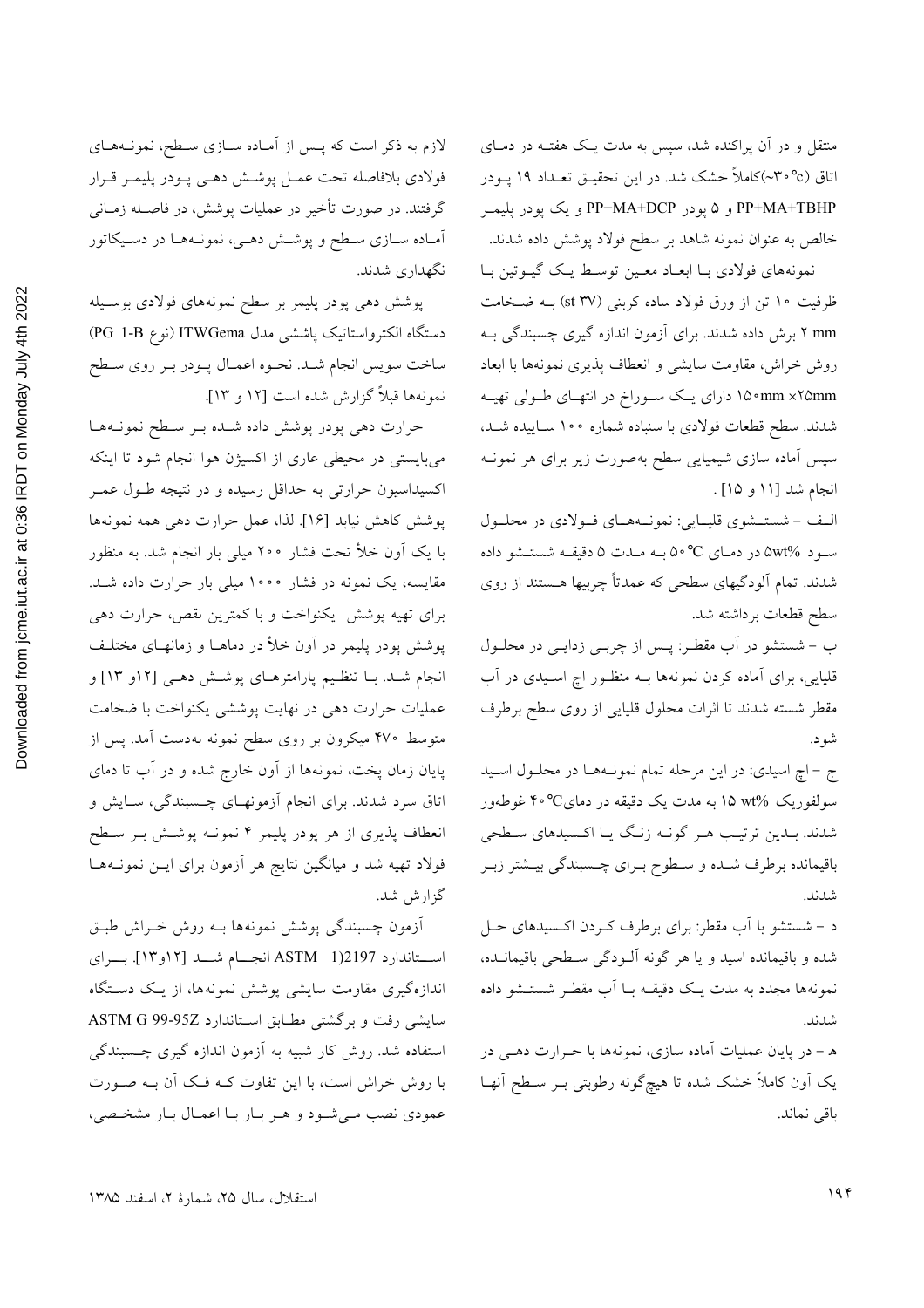ایندنتور آن قدر مسیر رفت و برگشت روی نمونـه را طـی میکند تا اینکه پوشش ساییده شده و سطح فلز زمینــه اشــکار شود. این عمل با وزنه های متفاوت تکرار شده و هر بار تعداد دفعات رفت و برگشت اینــدنتور روی پوشــش (مــسافت طــی شده) مشخص میشود. هر چه تعداد دفعات رفت و برگشتی ايندنتور بيشتر باشد مقاومت سايشى پوشش نيز بيــشتر اســت. ظرفیت بارگذاری دستگاه ۸ تا ۲۰ کیلوگرم و سرعت رفــت و برگشت ۲ تا ۸ میلی متر بر دقیقه است. هر بار با افزایش بار و در نتیجه افزایش نیرو مسافت طی شده ایندنتور بر روی سطح نمونه اندازه گیری میشود. به هنگــام ســاییده شــدن پوشــش، اتصال کوتاه بین ایندنتور و فلـز برقـرار شـده و صـدای اژیــر دستگاه گویای پایـان آزمـون اسـت [۱۰ و ۱۴]. بــدین وســیله مقاومت سایشی نمونه (کل مسافت طی شده بر روی پوشش) تعیین میشود. ازمون بر روی ۴ نمونه از یک پودر پلیمر انجام و میانگین مقاومت سایــشی بــرای هــر نمونــه گــزارش شــده است.

ازمون اندازه گیری مقاومت چــسبندگی پوشــش بــه روش خمشی و یا به عبارت دیگر، میزان انعطاف پــذیری پوشــش بــا استفاده از دستگاه یونیورسال امسلر شرکت ولپرت المــان طبــق استاندارد ASTM D489 انجام شد و برای پوششهای پلیمری از سمبههایی با قطر ۸ تا ۱۲ میلی متر استفاده شد [۱ و ۱۲].

برای مشاهده تغییرات شیمیایی احتمـالی در سـاختار پلیمـر ضمن حرارت دهی پودر پلیمر به علت واکنش مالئیک انیدریــد ا پلیمر از دستگاه DSC مدل ۲۹۱۰ شــرکت دوپونــت اســتفاده 9 شد. ترموگرامهای دو نمونه پــودر: پلیمــر خــالص و پوشــش از بهترین نمونه در شرایط یکسان گرفته شد. جرم نمونهها ۳ تــا ۶ میل<sub>ی</sub> گرم با برنامه حرارت<sub>ی</sub> °۱۰° بر دقیقــه از دمــای ۲۵°C تــا °C <% حرارت داده شدند.

طیف مادون قرمز نمونه ای از یک پوشش پلیمری عــاری از مالئيک انيدريــد واکــنش نکــرده هــم بــا دســتگاه IR مــدل ۴۳۶ شرکت شیمادزو گرفته شد. برای این منظور پوششهای پلیمـر از روی سطح فولاد کنده شده و در حلال گــزيلن حــل، ســپس بــا

افزایش تــدریجی اســتون پلیمــر جــدا شــده و از ان لایــهای بــا ضخامت ۰/۲ میلی متر ساخته شد.

به منظور ارزیاب<sub>ی</sub> یکنواخت<sub>ی</sub> پوشش تــشکیل شــده، حــضور خلل و فـرج يــا عيــوب ســطحى ديگــر روى ســطح پوشــش و همچنــین اتــصال در فــصل مـــشترک پوشـــش− فــولاد از یــک ميكروسكوپ الكترونى ساخت شركت فيليپس كشور هلند. XL series استفاده شد.

#### **! F. /G5 8E**

دما و زمان حرارت ده<sub>ی</sub> در اون خلأ به یکدیگر وابسته اند. برای سیال شدن پودر پوشش شـده نیــاز بــه گرانــروی پــایین و دمای بالاست. از طرف دیگر چون سیال شدن و تشکیل پوشش یک فرایند نفوذی اسـت بــرای انجــام ان نیــاز بــه زمــان کــافی است [۱۶]. بنابراین در صورتیکه زمان حرارت ده<sub>ی</sub> کافی نباشد لایه پلیمر بر سطح فولاد به خوبی تشکیل نمیشود. علـت ایــن امر این است که ذرات ذوب شده به خوبی به یکدیگر نچسبیده و به داخل خلل و فرج سطح فولاد نفود نمي كنند.

در کار حاضر سعی بر ان شد که بــا تغییــر مقــدار مالئیــک انیدرید و تغییر مقدار یک اغازگر پراکسیدی در یـک شــرایط عملیات حرارت دہ<sub>ی</sub> (دما، زمان و فشار) بالاترین چــسبندگی و مقاومت سایشی پوششهای پلیمر فراهم شــود. بــرای تعیــین چنین شرایطی یک پودر پلیمر پوشش داده شده بر روی سطح فـولاد در دماهــا و زمانهــاى مختلــف پخــت شــد و ســـپس یکنـــواختی و نـــواقص احتمـــالی انهـــا بـــا اســـتفاده از یـــک میکروسکپ الکترونی روبشی مقایــسه شــد. بهتــرین نتــایج در دمای C°°۲۵ و زمان ۴۵ دقیقه و °°۲ میلــی بــار فــشار درون اون بهدست امد. نمونهها در چنین شرایطی تهیه شدند. بــرای مقایسه تنها دو نمونه یک<sub>ی</sub> در فشار ۱۰۰۰ میل<sub>ی</sub> بار و دیگــری در گستره دمایی C <sup>0</sup> °C – ۱۵۰°C و زمان ۸۰ دقیقـه پوشــش دهی شدند. هدف از تهیه این دو نمونه نشان دادن اثــر وجــود اکسیژن هوا در اون و افزایش تدریجی دما بر خواص مکانیکی پوششهای پلیمری بود.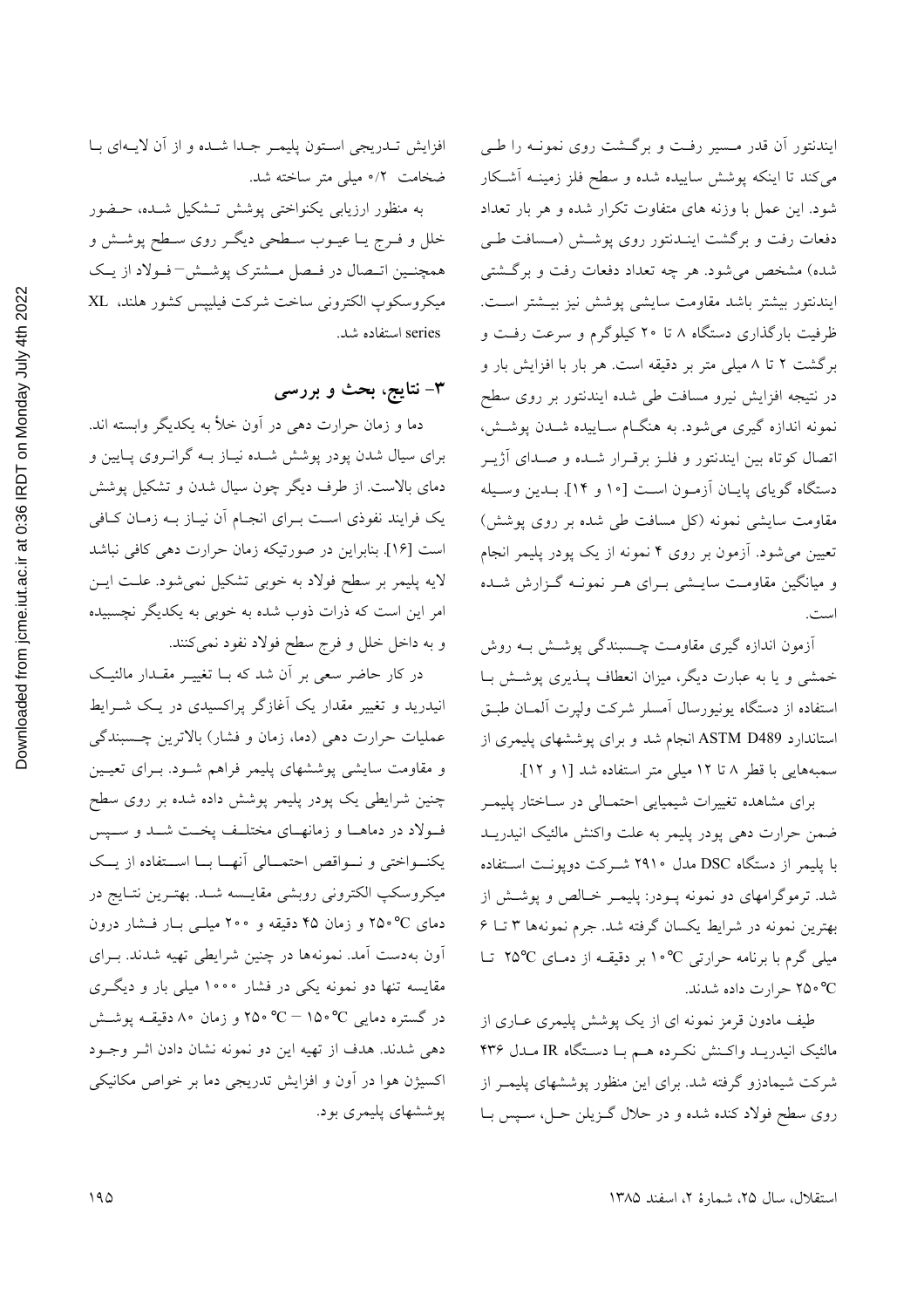| مقاومت سايشي<br>(مسافت طی شده، (سانتیمتر)<br>تحت بار اعمالي ۶ کیلوگرم نیرو) | چسبندگی<br>(کیلوگرم نیرو) | فشار در آون<br>(میلی بار) | زمان<br>(دقيقه) | دما<br>$(^{\circ}C)$ | $M\frac{A}{T}$ BHP         | رديف |
|-----------------------------------------------------------------------------|---------------------------|---------------------------|-----------------|----------------------|----------------------------|------|
| $YQ \circ / YV$                                                             | 14/70                     | $Y \circ \circ$           | ۴۵              | ۲۵۰                  | $\Delta I \cdot / \Lambda$ |      |
| $Y \circ \pi Y$                                                             | ۱۵                        | ه ه ۲                     | ٨۰              | $100 - 700$          | $\Delta I \cdot / \Delta$  |      |
| $\overline{\phantom{m}}$                                                    | $\frac{1}{2}$             | 0 0 0                     | ۴۵              | ۲۵۰                  | $\Delta I \cdot / \Lambda$ | ٣    |
| 01/94                                                                       | $\frac{1}{2}$             | $Y \circ \circ$           | ۴۵              | ۲۵۰                  | $\Delta I \cdot /T$        | ۴    |
| $V1/V\Delta$                                                                | 17/20                     | $Y \circ \circ$           | Λ۰              | $100 - 700$          | $\Delta I \cdot /T$        | ۵    |
| $\mathsf{Y}\mathsf{V}/\mathsf{Y}\circ$                                      | ٩                         | $Y \circ \circ$           | ۴۵              | ۲۵۰                  | (شاهد)                     | ۶    |

حاوی نسبت وزنی متفاوتی از MA به TBHP

جدول ۲ - چسبندگی و مقاومت سایشی پوششهای حاوی نسبت وزنی متفاوتی از MA به DCP

| مقاومت سایشی (مسافت طی شده، (سانتیمتر) تحت بار اعمالی ۶ کیلوگرم نیرو) | چسبندگی (کیلوگرم نیرو) ا | $MA/$ DCP                 | رديف |
|-----------------------------------------------------------------------|--------------------------|---------------------------|------|
| $\mathsf{Y} \mathsf{Y} / \mathsf{Y}$                                  |                          | $\bullet$                 |      |
| ۳۵/۴۲                                                                 | ۱۰۵                      | $\mathcal{M}/\circ\Delta$ |      |
| ۲۸/۳۵                                                                 | 9/10                     | $\mathbf{r}/\mathbf{v}$   | w    |
| YV/YQ                                                                 | ۹                        | $\Upsilon/\Upsilon$       |      |
| $\mathsf{r}_{\Delta/\mathsf{Y}}\cdot$                                 | ۱۰۵                      | $Y/\circ \Delta$          | ۵    |
| $\mathsf{r}\mathsf{r}/\mathsf{v}\mathsf{r}$                           | $\frac{1}{2}$            | $Y/\circ / \circ \Delta$  | ç    |

سطح و ذوب شدن تمام ميكروكريستالها حين تـشكيل فـيلم باشـد. مقایسه نمونههای (۱) و (۴) و همچنین نمونههای (۲) و (۵) نـشان می دهد که با افزایش TBHP مقدار چسبندگی و مقاومـت سایــشی نمونهها افت می یابند.اعتقاد بر این است کـه بـا افـزایش مقـدار پـر اکسید در نمونهها از ۰/۱ به ۰/۲ درصد وزنی اکسیداسیون حرارتبی طی مراحل پوشش دهی بیشتر شده و در نتیجه تـشکیل گروههـای اکسیژندار (مثل کربنیل) در پوشش افزایش مـییابنـد [۱۶]. چنـین افزایشی موجب افزایش انرژی سطح پلیمر شده که ایــن بــه ازدیــاد زاويه تماس بين پليمر مذاب و سطح فلـز و كـاهش مقـدار خـيس شوندگی سطح منتهی میشـود [۱۲] در نتیجـه خــواص مکــانیکی پوشش افت میکند [۱۴و۱۵].

جدول (٢)، نتایج حاصل از اندازهگیری چسبندگی و مقاومت

جدول (١)، اثر شرايط عمليات پخت (دما، زمان و فـشار درون آون) بر چـسبندگی و میـزان مقاومـت سایـشی پوشـشهای حــاوی نسبت درصد وزنبی مختلفی از MA/TBHP را نشان می دهد. مقایسه نمونههای ردیف (۱) و (۳) نشان میدهد که حـضور بیـشتر اکسیژن در اَون موجب کاهش چسبندگی و یوشش پلیمبری شبده است. اعتقاد بر این است که این امر به علت قابلیت بالای جـذب ماكروآلكيل راديكالها توسط اكسيژن است. در نتيجـه اكـسيداسيون حرارتی پلیمر رخ داده و گروههای اکسیژن دار بیشتری در ســاختار پلیمر به وجود می آید [۱۶]. مقایسه نمونههای ردیف (۱) و (۲) گویای این است که با کاهش سرعت حرارت دهمی (حرارت دادن در مدت زمان طولانی تر) خواص مکانیکی اندکی بهبود می یابـد. علت این پدیده می تواند به دلیل سـیالیت بهتـر مـذاب پلیمـر روی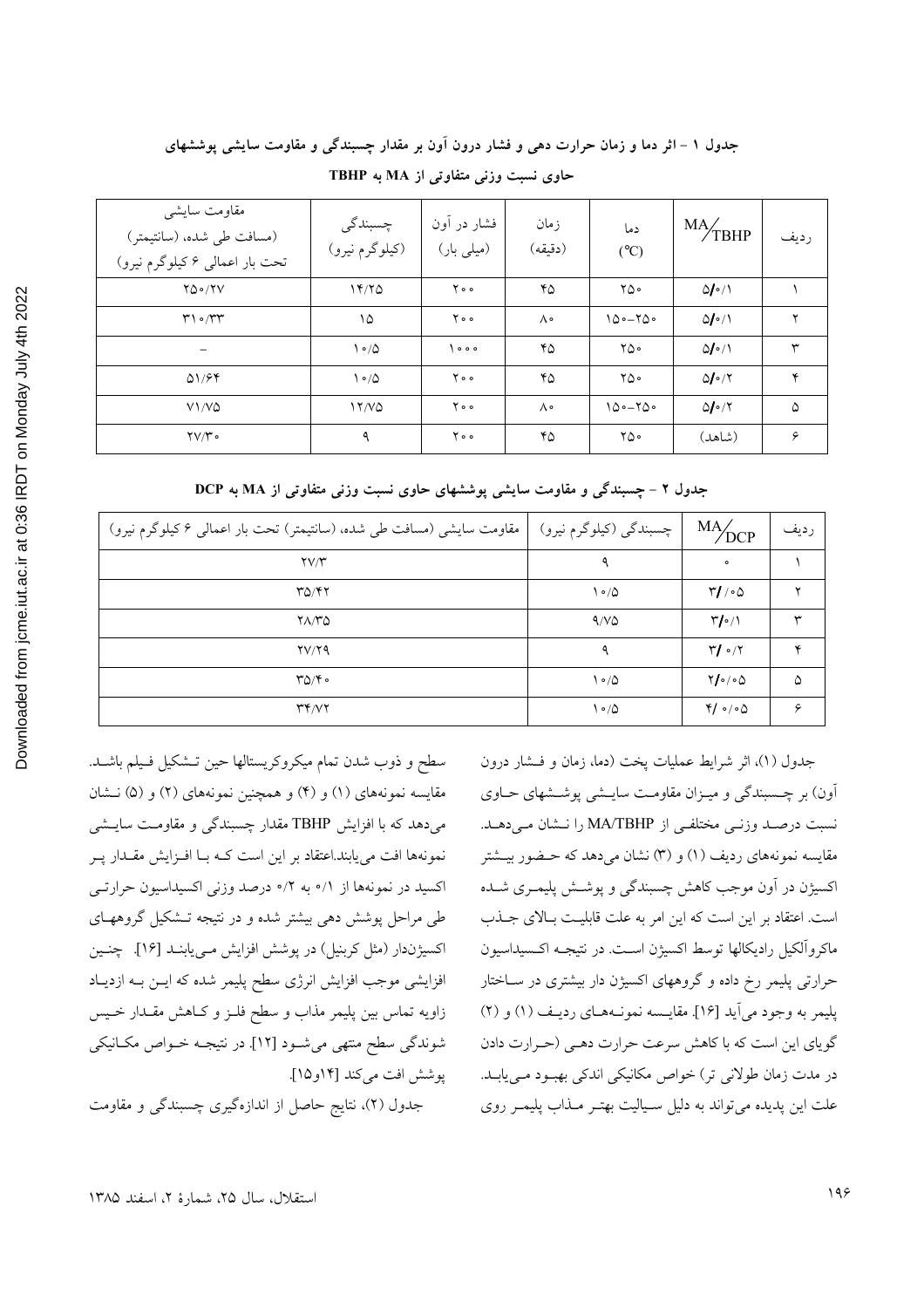| مقاومت سایشی (مسافت طی شده، (سانتیمتر) تحت بار اعمالی ۶ کیلوگرم نیرو | چسبندگي (کيلوگرم نيرو) | $M\frac{A}{T}$ BHP                                                                                                                                                                                                                                                                                                                                                                                                                                                                                                                          | رديف                      |
|----------------------------------------------------------------------|------------------------|---------------------------------------------------------------------------------------------------------------------------------------------------------------------------------------------------------------------------------------------------------------------------------------------------------------------------------------------------------------------------------------------------------------------------------------------------------------------------------------------------------------------------------------------|---------------------------|
| 110/17                                                               | $\gamma$               | $\mathbf{r} \bullet \mathbf{r} \bullet \mathbf{r} \bullet \mathbf{r} \bullet \mathbf{r} \bullet \mathbf{r} \bullet \mathbf{r} \bullet \mathbf{r} \bullet \mathbf{r} \bullet \mathbf{r} \bullet \mathbf{r} \bullet \mathbf{r} \bullet \mathbf{r} \bullet \mathbf{r} \bullet \mathbf{r} \bullet \mathbf{r} \bullet \mathbf{r} \bullet \mathbf{r} \bullet \mathbf{r} \bullet \mathbf{r} \bullet \mathbf{r} \bullet \mathbf{r} \bullet \mathbf{r} \bullet \mathbf{r} \bullet \mathbf{r} \bullet \mathbf{r} \bullet \mathbf{r} \bullet \mathbf{$ | $\lambda$                 |
| 174/14                                                               | $\gamma$               | $\mathbf{r}$ /10                                                                                                                                                                                                                                                                                                                                                                                                                                                                                                                            | $\mathbf Y$               |
| YQ/Y                                                                 | $\frac{1}{2}$          | $\mathbf{r} \bullet \mathbf{r}$                                                                                                                                                                                                                                                                                                                                                                                                                                                                                                             | $\mathbf{\breve{r}}$      |
| 91/10                                                                | $\gamma$               | 41000                                                                                                                                                                                                                                                                                                                                                                                                                                                                                                                                       | $\mathbf{\acute{r}}$      |
| $YY \ YY$                                                            | 17/VQ                  | $Y/\sim$                                                                                                                                                                                                                                                                                                                                                                                                                                                                                                                                    | ۵                         |
| $\mathsf{r}_{\Lambda/\mathsf{f}\mathsf{q}}$                          | 11/70                  | $Y / \sim$                                                                                                                                                                                                                                                                                                                                                                                                                                                                                                                                  | $\hat{\mathbf{y}}$        |
| <b>TYQ/ 71</b>                                                       | 17/0                   | $\bigcirc \mathbb{1} \circ \mathbb{1} \circ \mathbb{1} \circ \mathbb{1} \circ \mathbb{1}$                                                                                                                                                                                                                                                                                                                                                                                                                                                   | $\vee$                    |
| $YQ \circ / YV$                                                      | 17/70                  | $\Delta$ / $\circ$ / $\setminus$                                                                                                                                                                                                                                                                                                                                                                                                                                                                                                            | Λ                         |
| 1VQ/19                                                               | 17/VQ                  | $\bigcirc \mathbb{1} \circ \big/ \setminus \bigcirc$                                                                                                                                                                                                                                                                                                                                                                                                                                                                                        | ٩                         |
| Q1/FF                                                                | $1 \circ Q$            | $\Delta I \circ /T$                                                                                                                                                                                                                                                                                                                                                                                                                                                                                                                         | $\backslash$ $\circ$      |
| 1VV/19                                                               | $\gamma$               | 91000                                                                                                                                                                                                                                                                                                                                                                                                                                                                                                                                       | $\backslash$ $\backslash$ |
| 110/19                                                               | 17/VQ                  | 910/8                                                                                                                                                                                                                                                                                                                                                                                                                                                                                                                                       | $\gamma$                  |
| $\sqrt{00/17}$                                                       | $\mathcal{N}$          | 910/10                                                                                                                                                                                                                                                                                                                                                                                                                                                                                                                                      | $\backslash \Upsilon$     |
| $Y \circ \circ / Y \circ$                                            | 17/0                   | 910/1                                                                                                                                                                                                                                                                                                                                                                                                                                                                                                                                       | $\gamma$                  |
| YV/YQ                                                                | 11/70                  | 910/7                                                                                                                                                                                                                                                                                                                                                                                                                                                                                                                                       | $\backslash \mathcal{Q}$  |
|                                                                      |                        |                                                                                                                                                                                                                                                                                                                                                                                                                                                                                                                                             |                           |

جدول ۳- مقادیر چسبندگی و مقاومت سایشی پوششهای حاوی نسبت درصد وزنی مختلفی از MA به TBHP

بسياركمتر مي شود [١٣].

چون اعتقاد بـر ايــن اسـت كـه افــزايش خــواص مكــانيكي پوششهای پلیمری ناشی از پیوند مالئیک انیدرید به پلیمر است لذا، استفاده از DCP به دلیل زمان نیمه عمر خیلی کوتاه آن قادر به انجام چنین پیوندی به اندازه کـافی نیــست. بنــابراین کــاربرد DCP به عنوان آغازگر در شرایط کار ما منتهی بـه نتیجـه مـورد نظر نخواهد شد. اما، استفاده از TBHP به عنوان آغازگر(با زمان نيمه عمر ٢٨٨/٥ دقيقه در ٢٥°١٣](١٣) توانست نتيجه مطلوب که همان خواص مکانیکی خوب پوششهای پلیمـری بـر سـطح فولاد است را فراهم کند، به جدول (۱) رجوع شود.

جدول (٣)، مقـادير چـسبندگي و مقاومـت سايـشي انـدازه گیری شده پوششهای حاوی درصد وزنـی متفاوتی از MA بـه TBHP را نشان میدهد. مقایسه نتـایج حاصـل در ایــن جــدول نشان می دهد که حداکثر چسبندگی و مقاومت سایشی در نسبت وزن MA به TBHP ۵ به ۰/۱ حاصل شده است. شکل (۱)

سایشی نمونههای پوشش پلیمـری شـده کـه حـاوی نـسبتهای درصد وزنبي مختلفي از MA/DCP است را نـشان مـي دهـد. چنانچه از مقایسه نمونههای (۲) با (۳) و (۴) بر میآید هر چـه مقدار DCP بیشتر شود چـسبندگی و مقاومـت سایـشی کـاهش می یابند. این امر می تواند ناشی از افزایش تـشکیل رادیکالهـا در یک مقطع خیلی کوتاه زمانی در حضور مقدار ثـابتی از مالئیـک انيدريد باشد افزايش راديكالها موجب افزايش احتمـالي انجـام اکنشهای اکسیداسیون حرارتی میشود. مقایسه نمونههای (۲) بـا (۵) و (۶) به خوبی عدم تأثیر افزایش مالئیک انیدریـد در یـک مقدار ثابتی از DCP (%۵wt () را نـشان مـیدهـد. در نتیجـه واکنش رادیکالهای ایجاد شـده بـا مالئیـک انیدریـد بـه مقـدار انیدرید وابستگی پیدا نمی کند که این میتوانـد بـه علـت نیمـه عمر خیلی کوتاه پراکسید در دمای پوشش دهی باشـد. و زمـان نيمه عمر DCP در C° ١٧۵ يک دقيقه است کـه بــا توجــه بــه وابستگی شــدید اَن بــه دمــا مقــدار اَن در دمــای پوشــش دهــی

استقلال، سال ٢۵، شمارهٔ ٢، اسفند ١٣٨۵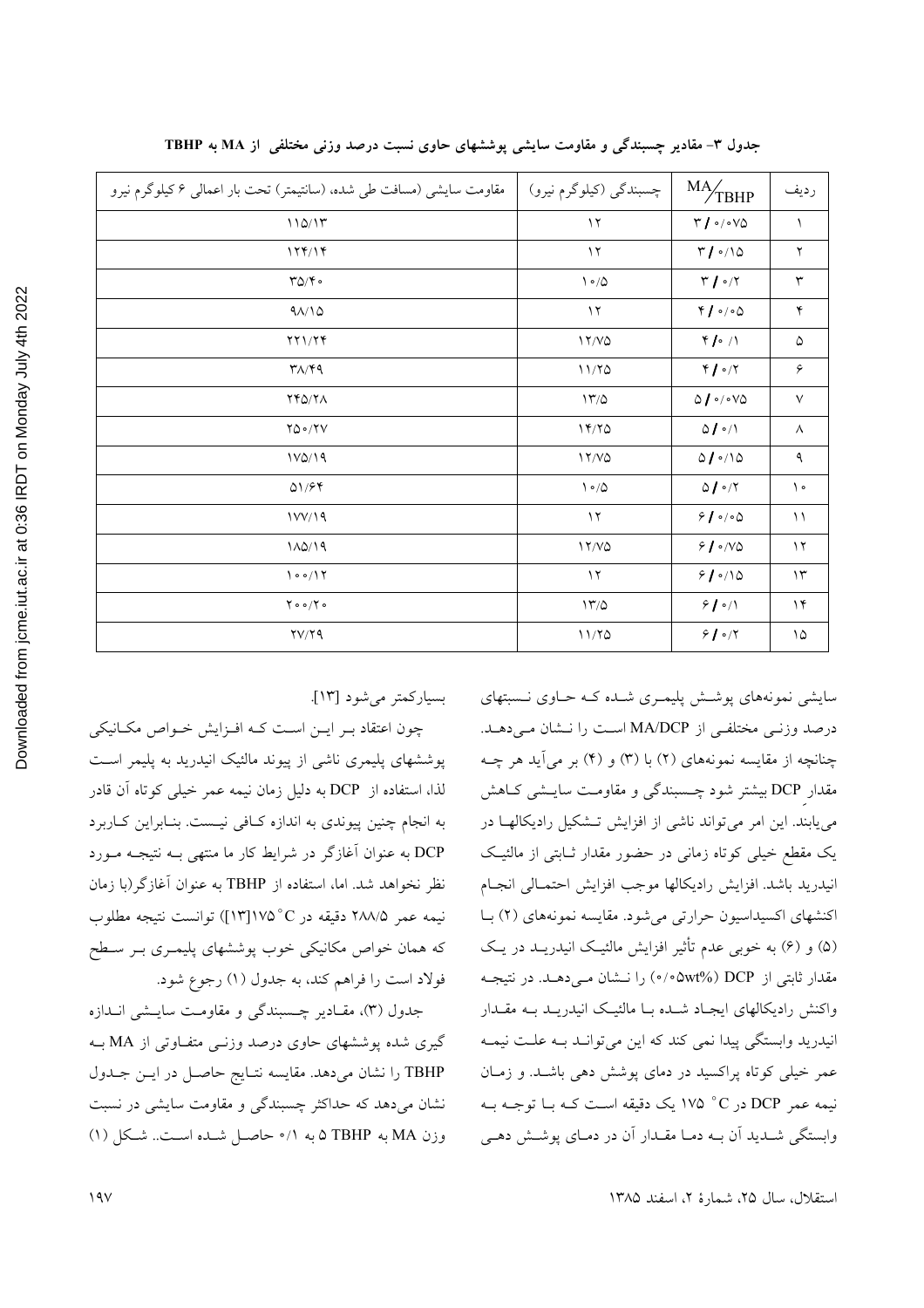





برتری واکنشهای اکسیداسیون حرارتـی را نــسبت بــه پیونــد بــه دنبال دارد که در نتیجه، چسبندگی روند کاهشی مـیbیابـد. لازم به ذکر است که پــس از اتمــام پراکــسید، واکــنش اکــسیداسیون حرارتی متناسـب بــا غلظـت اکــسیژن موجــود در محــیط ادامــه مییابد. شـکلهای (۳) و (۴) تغییــرات مــسافت طــی شــده (بــه صورت رفت و برگشتی) برای کنده شدن پوشش از سطح فولاد بر حسب نــسبتهای وزنــی مختلـف TBHP در مقــادیر ثــابتی از MA به ترتیب تحت بار اعمال<sub>ی</sub> ۴/۵ و ۶ کیلوگرم نیرو را نــشان میدهند. شکلهای (۵) و (۶) هم تغییرات مسافت طی شده برای حـذف پوشــش از سـطح فـولاد بـر حــسب درصــدهاي وزنــي متفاوت مالئیک انیدرید در مقـادیر ثــابتی از TBHP بــه ترتیـب تحت بـار اعمـالي ۴/۵ و ۶ كيلـوگرم نيـرو را نــشان مـيدهنــد. مقاومــت سايـــشى نمونـــههـــا در مقـــدار مشخـــصى از TBHP (شکل ۶) یا MA (شکل ۵) حداکثر شده که بـا افــزایش بیــشتر انها کاهش میbبابد. این منحنیها تطابق خوبی با یکدیگر داشته و نتایج حاصل از چسبندگی، شکلهای (۱) و (۲) را تایید م<sub>ی</sub>کنند. برای رسیدن به بیشترین مقاومت سایش<sub>ی</sub> نسبت وزن<sub>ی</sub> ۵ بــه ۰/۱ از MA به TBHP به دست آمد. افزایش بیشتر پراکسید موجب تغییرات شیمیایی ســاختار پلیمــر در اثــر اکــسیداسیون حرارتــی می شود [۱۶]. این تغییرات که بر سطح پوشش هـم اثـر گـذار اسـت احتمــالا باعــث افــزايش ضــريب اصــطكاك و در نتيجــه

تغییرات چسبندگی بر حسب مقدار درصد وزن*ی* مالئیک انیدرید نمونهها در مقادیر ثــابتی از TBHP را نــشان مــی۵هــد. چنانکــه ملاحظه میشود با افزایش مقدار مالئیک انیدرید در یـک مقــدار ابتی از TBHP ابتدا مقدار چسبندگی افزایش یافته تـا بــه یــک s مقدار حداکثر رسیده و سـپس رونـد کاهـشی نــشان مـی۱هــد. شکل (۲) تغییرات چسبندگی بـر حـسب مقــدار درصــد وزنــی TBHP نمونهها در مقادیر ثابتی از MA را نشان میدهد. از ایــن نمودار دیده میشود که با افزایش غلظت پراکسید تا ۰/۱ درصد وزنی، مقدار چــسبندگی بــه یــک حــداکثر رســیده و ســپس بــا افزایش بیشتر پراکسید کاهش نشان م<sub>ی</sub>دهد. از همان دقایق اولیه پخت پراکسید موجود تجربه حرارت<sub>ی</sub> شده و به رادیکال تبــدیل میشود. چنین رادیکالهایی هیــدرژن کــربن نــوع ســوم زنجیــره مولکولی پلیمر را اخذ کـرده و سـپس مالئیـک انیدریــد بــا ایــن ماکرو رادیکالها واکنش میدهد و پیوند برقرار میکند. با افزایش پیوند مالئیک انیدرید به پلیمر مقدار چسبندگی پوشش به ســطح فولاد بیشتر میشود [ ۴ و ۵ ]. بــه مــوازات ایــن نــوع واکنــشها مـاكرو راديكالهـا بــا اكــسيژن موجــود در محــيط تبــديل بــه ماکروالکیل پراکسی شــده کــه بــا اخــذ یــک اتــم هیــدروژن بــه ماکروالکیل هیدرو پراکسی تبدیل میشود. تجزیه این پراکسیدها منجر به اکسیداسیون حرارتی پلیمر و کاهش جـرم ملکــولی ان می شود [۱۶]. افـزایش غلظـت براكسيد بيــشتر از ۰/۱درصـد

مالئیک انیدرید ( wt% )

شکل ۱– تغییرات چسبندگی پوشش پلیمری بر حسب درصد وزنی مالئیک انیدرید در مقادیر مختلفی از TBHP

T.B.H.P =  $0.05$  - $\Box$ -T.B.H.P =  $0.10$  - $\Box$ -T.B.H.P = 0.20

234567

10.0

1 1.0

 $(Kgf)$ 

óYn\*g

12.0

1 3.0

14.0

15.0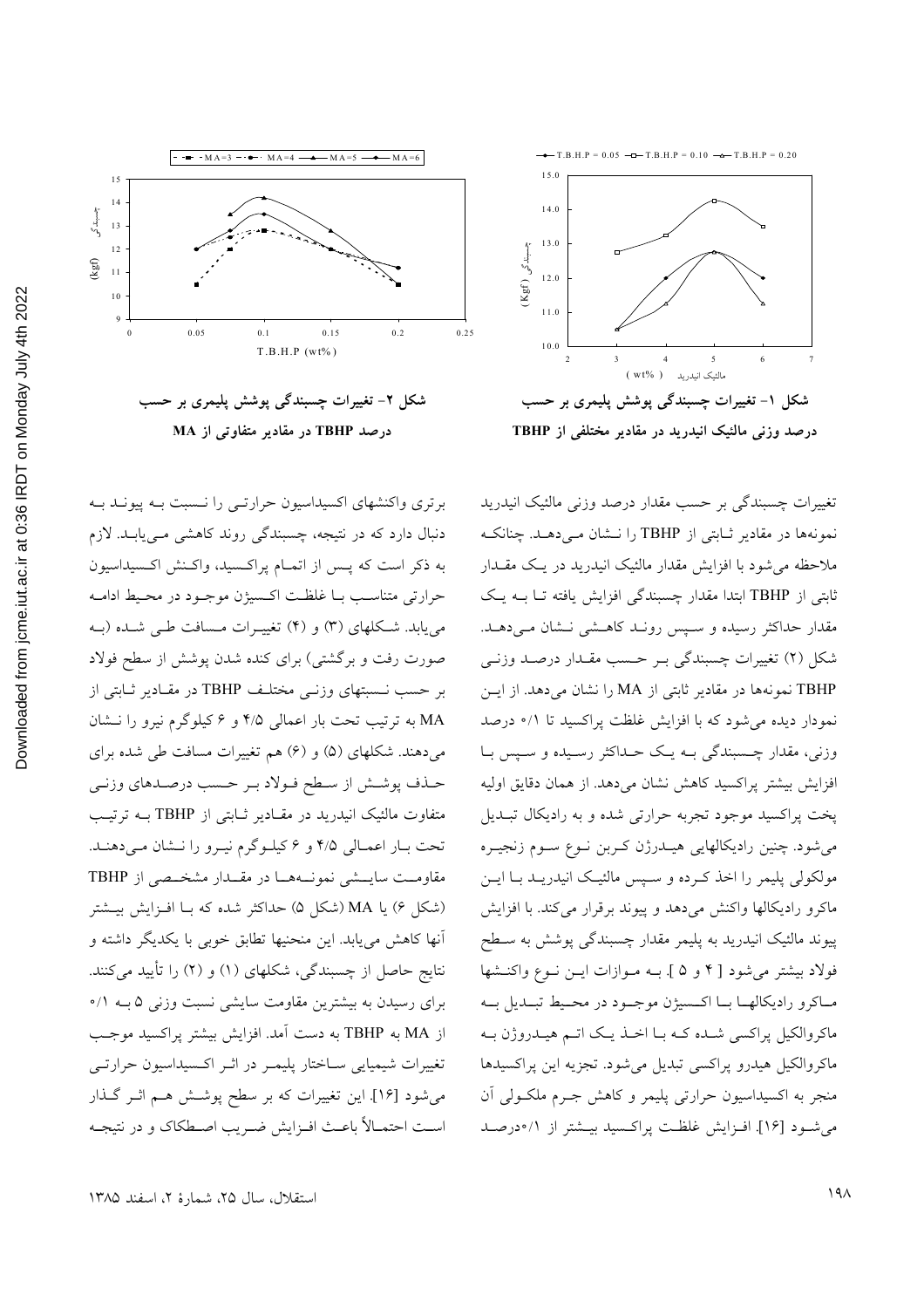

مالئیک انیدرید به آن است. شکل (۸) طیف مادون قرمز فیلمبی از یوشش پلیمبری حباوی دو درصید مالئیک انیدریید و ۰/۱ درصد TBHP که عاری از مالئیک انیدرید واکنش نکرده شده است، قلهای را در عدد موجی `` ۱۷۱۵ cm' نشان میدهد چنین قلهای تشکیل پیوند مالئیک انیدرید به پلیمر را تأیید می کند [۸]. مقایسه تصاویر SEM یک نمونه پوشش پلیمری اصلاح شده بـا یــک نمونــه از پلیمــر خــالص، شــکلهای (۹- الـف و ب) به خوبی یکنواختی و پیوستگی پوشش اصلاح شـده بـر سـطح فولاد را نشان میدهند. تصاویر میکروسکیی الکترونی حاصل از فيصل مستنترك پوشتش اصللاح شيده=فليز در مقايسيه أن بيا



 $\rightarrow$  MA=3 - 0 MA=5  $\rightarrow$  MA=6

1400

پیوند مالئیک انیدرید به پلیمر موجب افزایش خواص مکـانیکی پوششهای پلیمری بر سطح فولاد شده است. برای اثبات تشکیل چنین پیوندی DSC از دو نمونـه یکـی پـودر پلیمـر خـالص و دیگری پودری از بهترین پوشش با حـداکثر خـواص مکـانیکی گرفته شد، شکل (۷- الـف و ب ). جــدول (۴) نقطــه ذوب و آنتالیی ذوب دو نمونه، اخذ شده از ترموگرامها را نشان میدهد. وجود اختلاف بین ایـن خـواص ناشـی از تفـاوت در سـاختار مورفولوژیکی به خصوص اندازه اسفرلایتهای نمونـههاسـت. منشأ چنين تفاوتى اصلاح ساختار مولكولى پليمر از طريق پيوند

استقلال، سال ٢۵، شمارة ٢، اسفند ١٣٨٥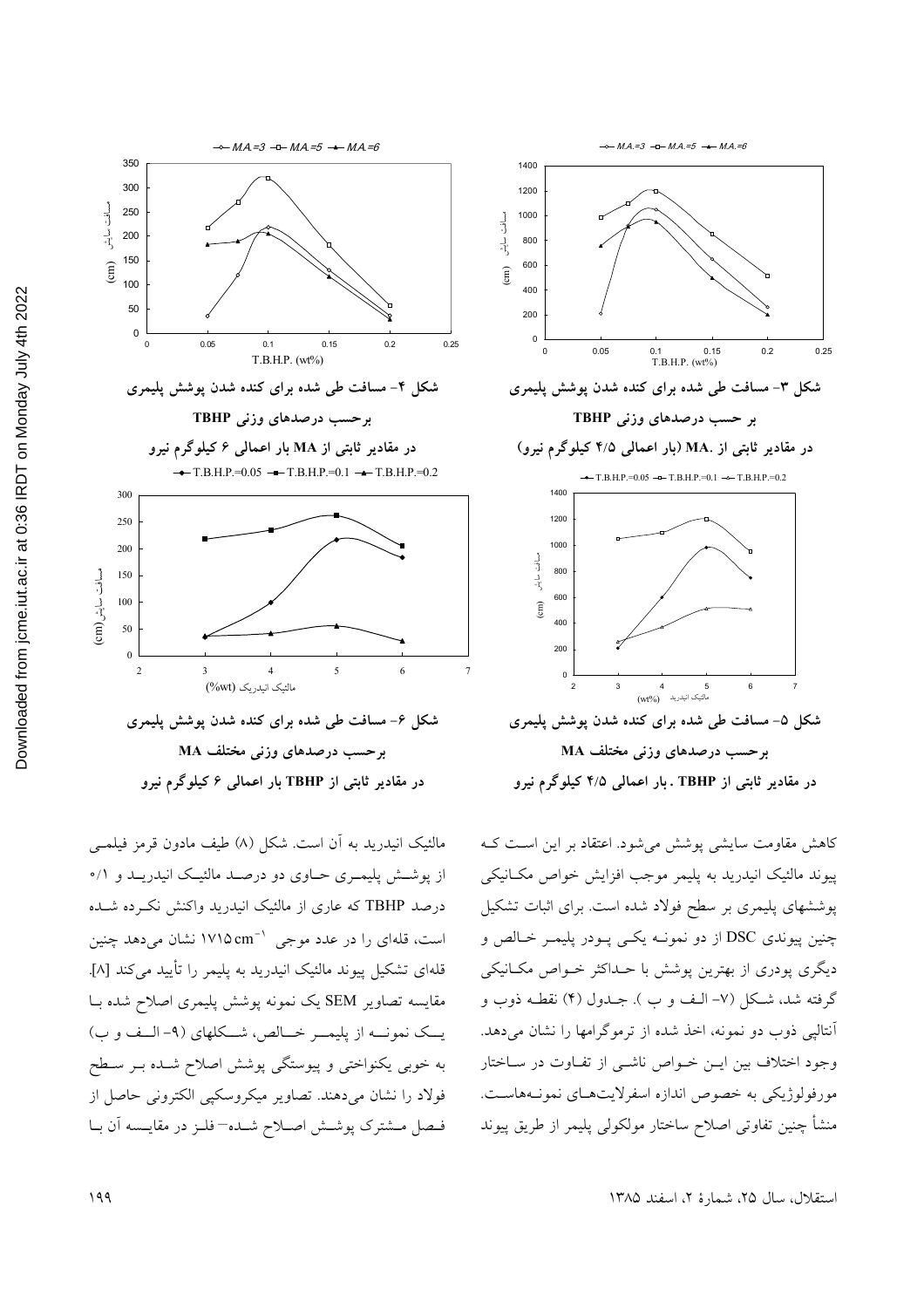

جدول ۴– نتایج حاصل از DSC بهترین پوشش پلیمری حاوی MA و پوشش پلیمر خالص



شکل ۹– تصاویر میکروسکپی الکترونی، الف) پوشش پلیمر خالص و ب) پوشش پلیمر اصلاح شده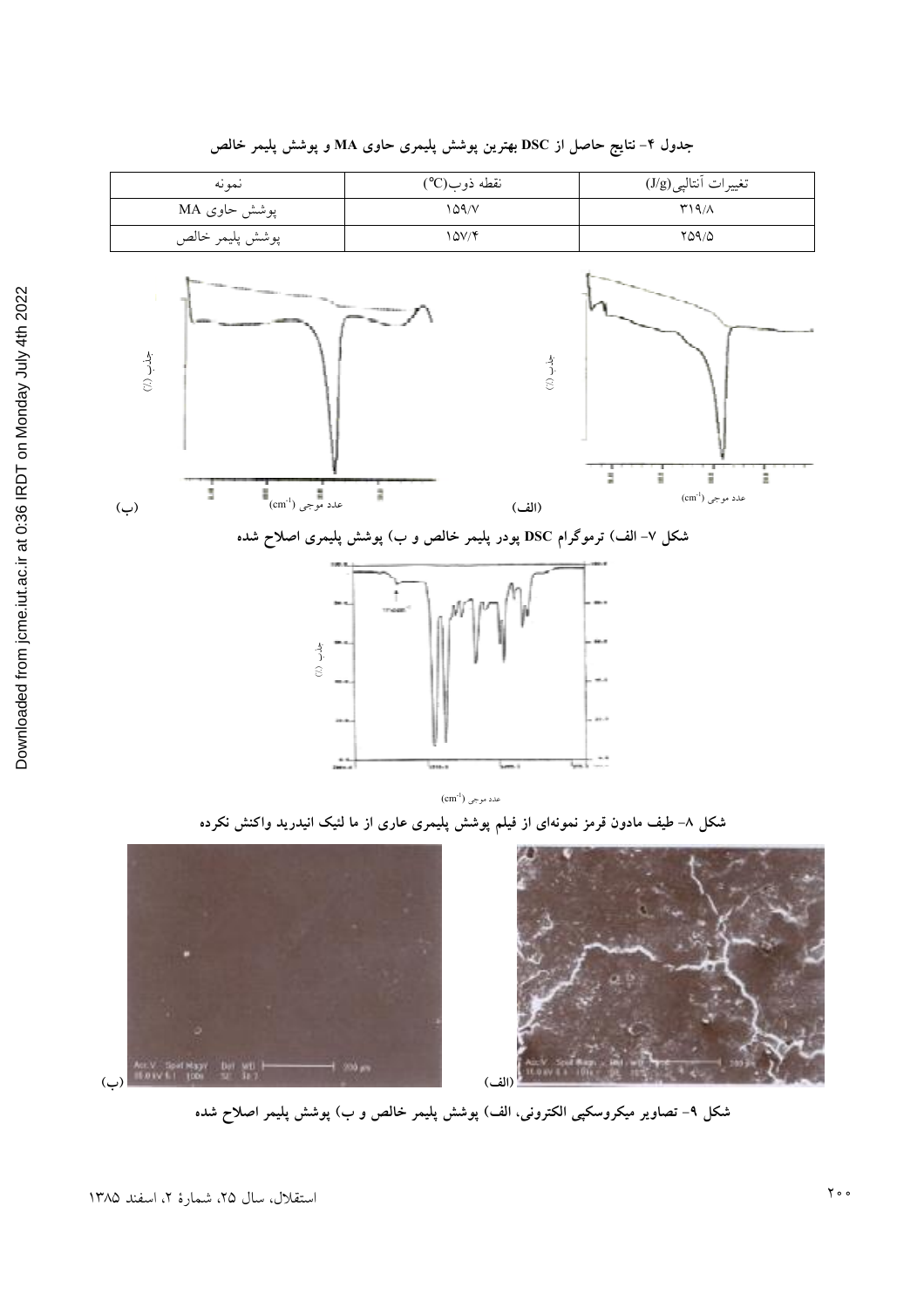



شکل ۱۰- تصاویر میکروسکپی الکترونی از الف) فصل مشترک پوشش پلیمر خالص و ب) فصل مشترک پوشش پلیمر اصلاح شده

> پوشش پلیمر خالص به خوبی افزایش چسبندگی در اثــر حــضور MA را به اثبات م<sub>ی</sub>رساند، شکلهای (۱۰– الف و ب). همان گونه که در این تصاویر دیده میشود در فصل مــشترک پلیمــر خــالص یک خط سفید رنگ ظاهر شده است که نشانگر فضای خالی بــین پوشش و فلز زمینه است. در تصویر مربوط به پلیمر اصلاح شـده چنین فــضای خاصــی وجــود نــدارد. اعتقــاد بــر ایــن اســت کــه چسبندگی بالای به سطح فولاد به علت ترشوندگی خــوب ایجــاد شده است.

> ازمون انعطاف پذیری بر روی همه نمونهها، به جز ردیفهای ۳، ۶ و ۱۵ در جدول (۳) با بزرگترین سمبه به قطر ۱۲ میلی متر و سمبه متوسط به قطر ١٠ ميلي متر منتهي به تشكيل ترك نشد. چنین ازمونی با کوچکترین سمبه به قطر ۸ میلی متـر منجـر بــه تشکیل ترک شد. بنابراین این نمونهها از انعطاف پـذیری بـالا و تقریبا یکسان<sub>ی</sub> برخوردار بودند. ازمون نمونههای ردیفهــای ۳، ۶ و ۱۵، جدول (۳)، فقط با سمبه متوسط منته<sub>ی</sub> به تــشکیل تــرک شدند، بنابراین میتوان نتیجه گرفت کـه ایـن نمونـههـا هـم از انعطاف پذیری قابل قبولی برخوردارند [۱].

> تشکیل پوشش پلیمری اصلاح شــده بــر ســطح فــولاد و بــا خواص مکانیکی مطلوب را عمومـا مـیتـوان بــه صــورت زیــر توجیه کرد. رسیدن به یـک سـطح تمـاس در لایــه مـرزي بــین سطحی، همواره یک گام اولیــه ضــروری در تــشکیل اتــصالات

چــسبنده قــوي و پايــدار اســت. گــام بعــدي بــه وجــود اوردن نیروهای چسبندگی ذاتی در بین سطوح است. طبیعت و انــدازه این نیروها بسیار مهم هستند. این نیروهـا بایــد بــه میــزان کــافـی قوی و پایدار باشند تا اینکه فصل مشترک لایه مرزی در اتــصال ضعيف عمل نكند. اين امرهم در رابطه با اتصالات جديد و هــم در رابطه با مدت طول عمر اتصال صادق است. انــواع مختلــف نیروهای ذات<sub>ی</sub> که ممکن است در سطوح مشترک چسبنده عمــل کنند تحت مکانیزم کل<sub>ی</sub> چسبندگی بیان میشوند. واضـح اسـت که نیروهای بین مولکولی در لایه های سطحی به مقــدار زیــادی میزان نزدیکی تماس مولکولی را در سراسر سطح مشترک تحت تاثیر قرار میدهند. این قبیل نیروهای مولکولی، مکــانیزم اصــلی چسبندگی بوده و با نظریه جذب چسبندگی بیان میشوند[ ۱۹].

اعتقاد بر این است که چــسبندگی پلیمــر بــه ســطح فلــز بــا استفاده از نظریه جذب سطحی توجیه میشود. این نظریــه بیــان میکند که مواد به شرط رسیدن به یک تماس مولکولی کافی در سطح مشترک به یکدیگر خواهند چسبید و انـرژی لایــه مـرزی بین زمینه و پوشش بایستی کمتر از مجموع انــرژی ســطوح هــر كــدام از آنهـــا باشـــد [۱۲ و ۱۹]. بـــا افـــزايش ســـطح تمـــاس زمینه – پوشش با عملیــات امــاده ســازی ســطح فــولاد تمــاس مولکولی در لایه مرزی سطح مشترک افزایش یافتــه و در نتیجــه تــشكيل پيونـــد مولكولهـــاى پوشـــش بـــا ســـطح زمينـــه افـــزايش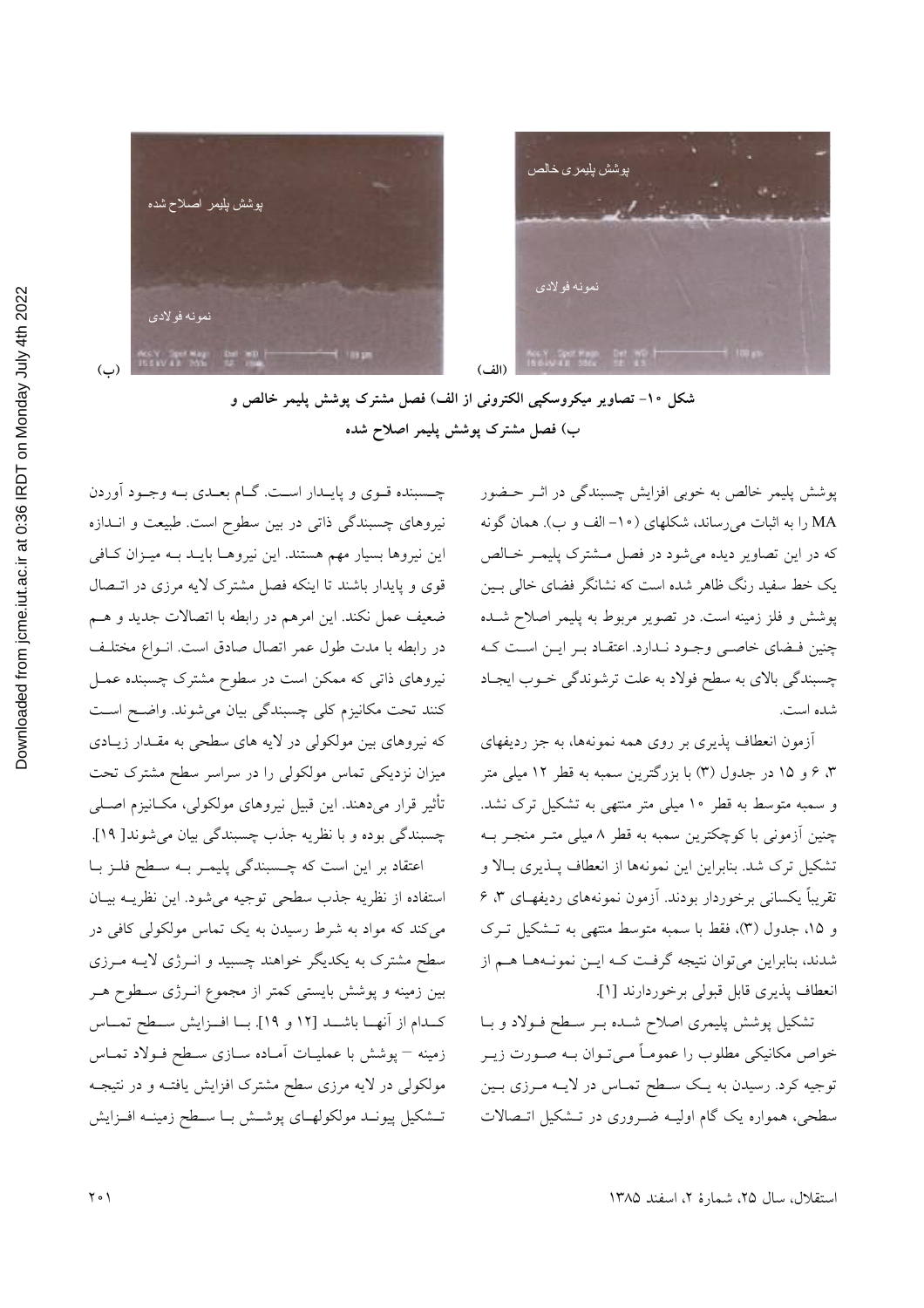- ۳- بیشترین چسبندگی و مقاومت سایشی برای بهتـرین نمونـه پوشش حاوي ۵ درصد وزنمي MA و ۰/۱ درصد وزنسی TBHP بــه ترتیــب ۱۴/۳ کیلــوگرم نیــرو و ۲۵۰/۳ ســانتيمتر مــسافت طــي شــده تحــت نيــروى اعمــالى ۶ کیلو گرمی به دست آمـد. افـزایش بیـشتر مقـدار پراکـسید موجب كساهش خسواص مكسانيكي يوشسش يليمسري مے شو د.
- ۴– اف زایش حــضور اکــسیژن در کــوره حرارتـــی موجـــب اکسیداسیون بیــشتر پوشــش پلیمــری و در نتیجــه کــاهش چسبندگی و مقاومت سایشی می شود.
- ۵- نمونههای پوشش حـاوی نـسبت وزنــی متفـاوتی از MA به TBHP عمومــاً از انعطــاف پــــذيري قابـــل قبـــولى بر خور دارند.

قدر دانی

نویسندگان مقاله از مسئولان محترم آزمایشگاههای دانشکدهٔ مهندسی شیمی و دانشکدهٔ مهندسی مواد به خاطر مـساعدتهای انها تشکر مے کننـد. همچنـین از اَقـای مهنـدس علـی اشـرفی دانشجوی دکترای دانشکدهٔ مهندسی مواد به خاطر همکاریهای ارزشمند نامبرده سیاسگزاری می شود.

- 1. Differential scanning calorimeter
- 2. Infrared Spectroscopy
- 3. Scanning Electron Microscopy

۱. خلقی، م.، "پایان نامه کارشناسی ارشد"، دانـشکده مهندســی مواد، دانشگاه صنعتی اصفهان، ۱۳۷۴.

- 2. Kinlock, A.J., Adhesion and Adhesives, Science and Technology, Chapman and Hall, London, Chapter 4, 1990.
- 3. Brewis, D.M., (ed) "Surface Analysis and Pretreatment of Plastics and Metals," Appl. Sci, Pub., London, 1982.

### ۴- نتیجهگیری

نتایج عمده حاصل از ایـن کـار پژوهـشی را مـی تـوان بـه صورت زیر خلاصه کرد:

- ۱– بهترین دما و زمان حرارت دهی پوشش پــودری بــر ســطح فولاد C°۳۵ و ۴۵ دقیقه است، جدول (۱). گستره دمیایی ۱۵۰ تا ۲۵۰°C و زمان ۸۰ دقیقه به علت طـولانی بـودن زمان و بهبود کم در خـواص مکـانیکی بـه عنـوان بهتـرین شرايط انتخاب نمي شود.
- ۲- بــا حــرارت دهــي پوشــش پــودري پليمــر حــاوي نــسبتهاي متفاوتی از MA به TBHP یا DCP، مالئیک انیدرید به پلیمـر ييوند (گرافـت) يافتـه كـه چنـين پيونـدي موجـب افـزايش خواص مكانيكي پوشش پليمري بر سطح فلز مي شود.

#### واژه نامه

- Tertiary butyl hydroperoxide
- 5. Dicumyl Peroxide

#### مراجع

- 4. Bettini, S. H. P., J. Appl. Polym. Sci. Vol 25, P. 2706, 2002.
- 5. Roovers, D. E., J. Polym. Sci, Vol 33, P. 829, 1995.
- 6. Ramesh, R., J. Appl. Polym. Sci, Vol. 39, P. 1783, 1990.
- 7. Chi-Wenlin, J. Materials, Sci. Letters, Vol 12, P. 612, 1993.
- 8. Kelly, Peter Yates, E.P. Patent. No. 6466736, 1994.
- 9. Meldrum, I.C. Polym. Inter., Vol. 42, No.1, P. 117, 1996.